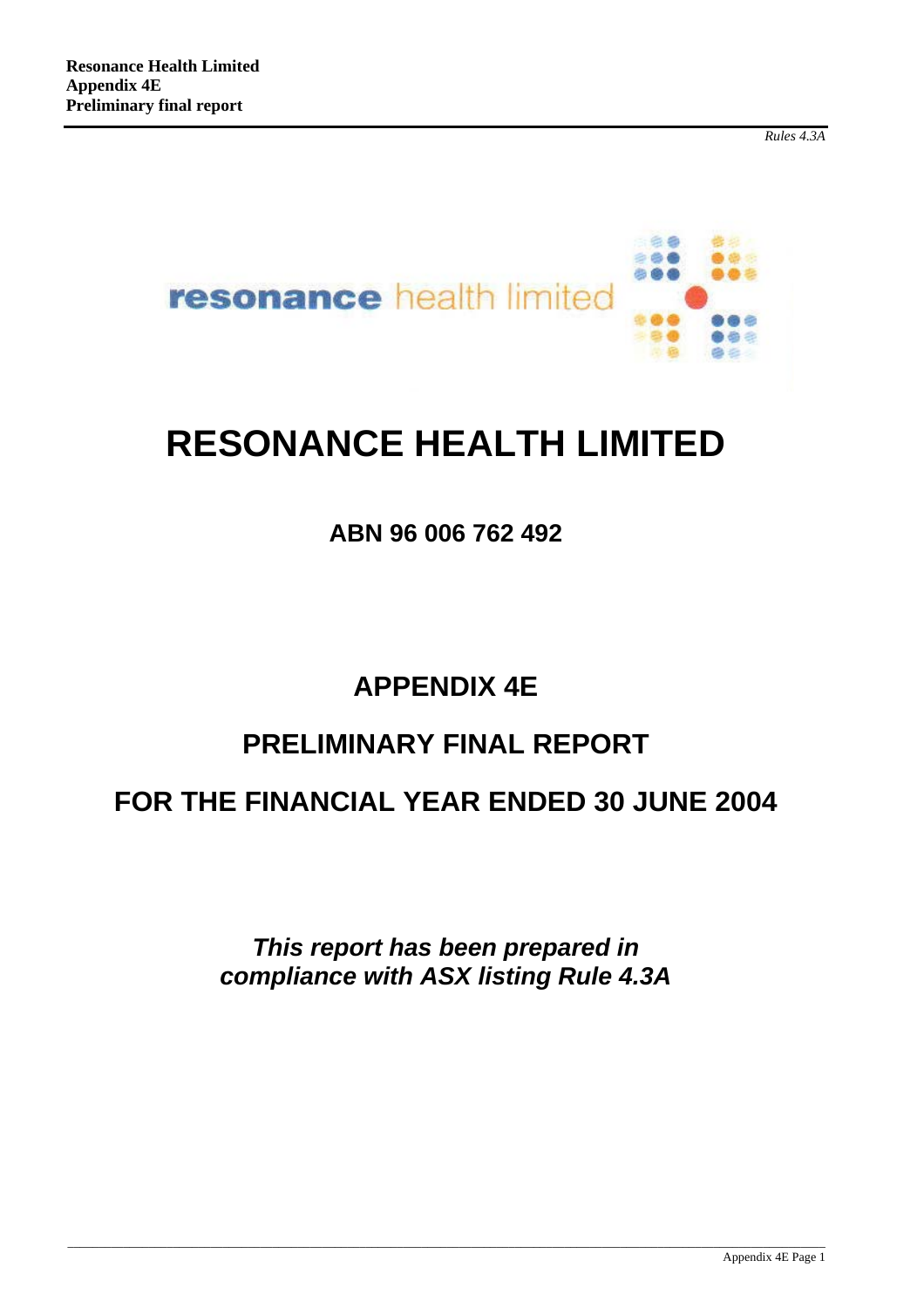# **Appendix 4E**

### **Preliminary final report**

Introduced 1/1/2003. Origin Appendix 4B

Name of entity

| Resonance Health Limited               |                               |                                         |  |
|----------------------------------------|-------------------------------|-----------------------------------------|--|
|                                        |                               |                                         |  |
| ABN or equivalent company<br>reference | Preliminary<br>final $(tick)$ | Financial year ended ('current period') |  |
| ABN 96 006 762 492                     |                               | 30 JUNE 2004                            |  |

#### **2. Results for announcement to the market**

| <b>2.1</b> Revenues from ordinary activities                                              | Up $%$              | 159% | to | \$49,135                       |
|-------------------------------------------------------------------------------------------|---------------------|------|----|--------------------------------|
| <b>2.2</b> Profit (loss) from ordinary activities after<br>attributable to members<br>tax | Down                |      | to | $(\$1,263,193)$                |
| <b>2.3</b> Net profit (loss) for the period attributable<br>to members                    | Down                |      | to | (\$1,263,193)                  |
| 2.4 Dividends (distributions)                                                             | Amount per security |      |    | Franked amount per<br>security |
| Final dividend<br>The Company is not proposing that any dividends be<br>paid              |                     | -¢   |    |                                |
| Previous corresponding period                                                             |                     | -¢   |    |                                |
| 2.5 Record date for determining<br>entitlements to the dividend                           | N/A                 |      |    |                                |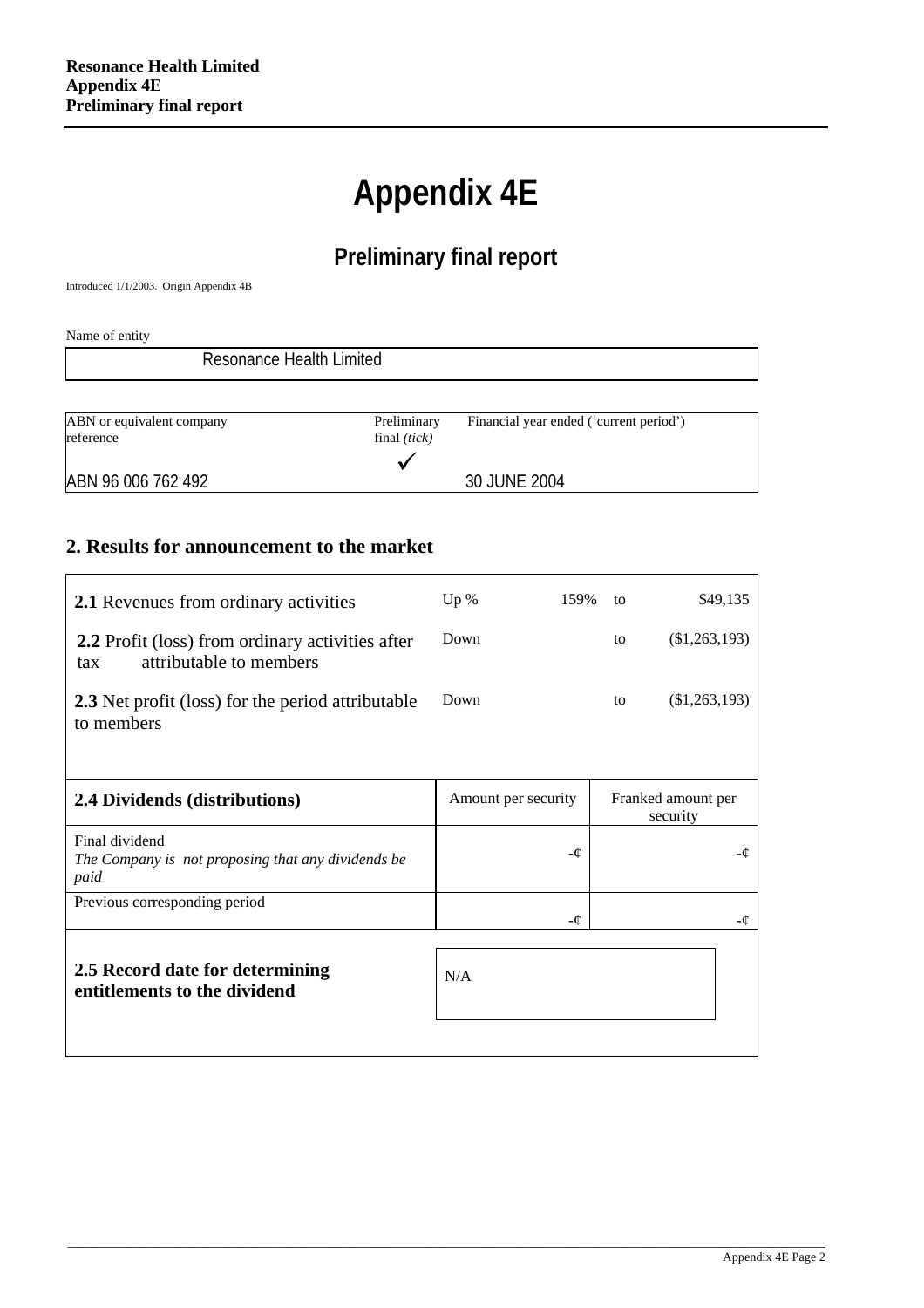#### **2.6 Brief explanation of any of the figures reported above in 2.1 to 2.4 necessary to enable the figures to be understood:**

#### **2004 FINANCIAL YEAR HIGHLIGHTS**

- **August 2003** -Company acquired 100% of IVB Holdings Pty Ltd, which in turn has a 51% controlling interest in Inner Vision Biometrics Pty Ltd (IVB). IVB owns and is commercialising the FerriScan technology – a novel, non-invasive technology for the diagnosis and monitoring of iron overload diseases.
- **October 2003** Shareholders agree at General Meeting that the name of the company be changed from GEO2 Ltd to Resonance Health Limited to reflect the change of focus and major activity of the company. Shareholders also agreed to consolidate the existing number of ordinary shares on issue on a 10 for 1 basis.
- **October 2003** Prospectus issued that successfully completed the following:
	- 1. Acquisition of 100% of IVB Holdings Pty Ltd via the issue of ordinary shares and options and performance shares and options to the target company shareholders.
	- 2. Raised additional working capital of \$1.3 million via the issue of 13 million ordinary shares.
- **November 2003** Company reconstruction completed with settlement of the takeover of IVB Holdings Pty Ltd and the appointment of a new board of directors and management team.
- **March 2004** Commercial collaboration between IVB and MedTel UK Ltd, a division of the international radiology group Med-Tel to introduce the FerriScan test in the UK. The collaboration included the cooperation in technical and regulatory affairs, in organising on-going clinical evaluations, in the preparation of U.K. medical marketing materials, presentation of FerriScan to U.K. medical practitioners, and in liaison with private health insurers and the NHS regarding reimbursement for the test.
- **April 2004** IVB signed an agreement with Novartis Pharma which expands the provision of FerriScan testing services to Novartis to include an additional three overseas clinical trials relating to iron overload diseases.
- **April 2004** –Submission lodged with the Australian Therapeutic Administration (TGA) for FerriScan.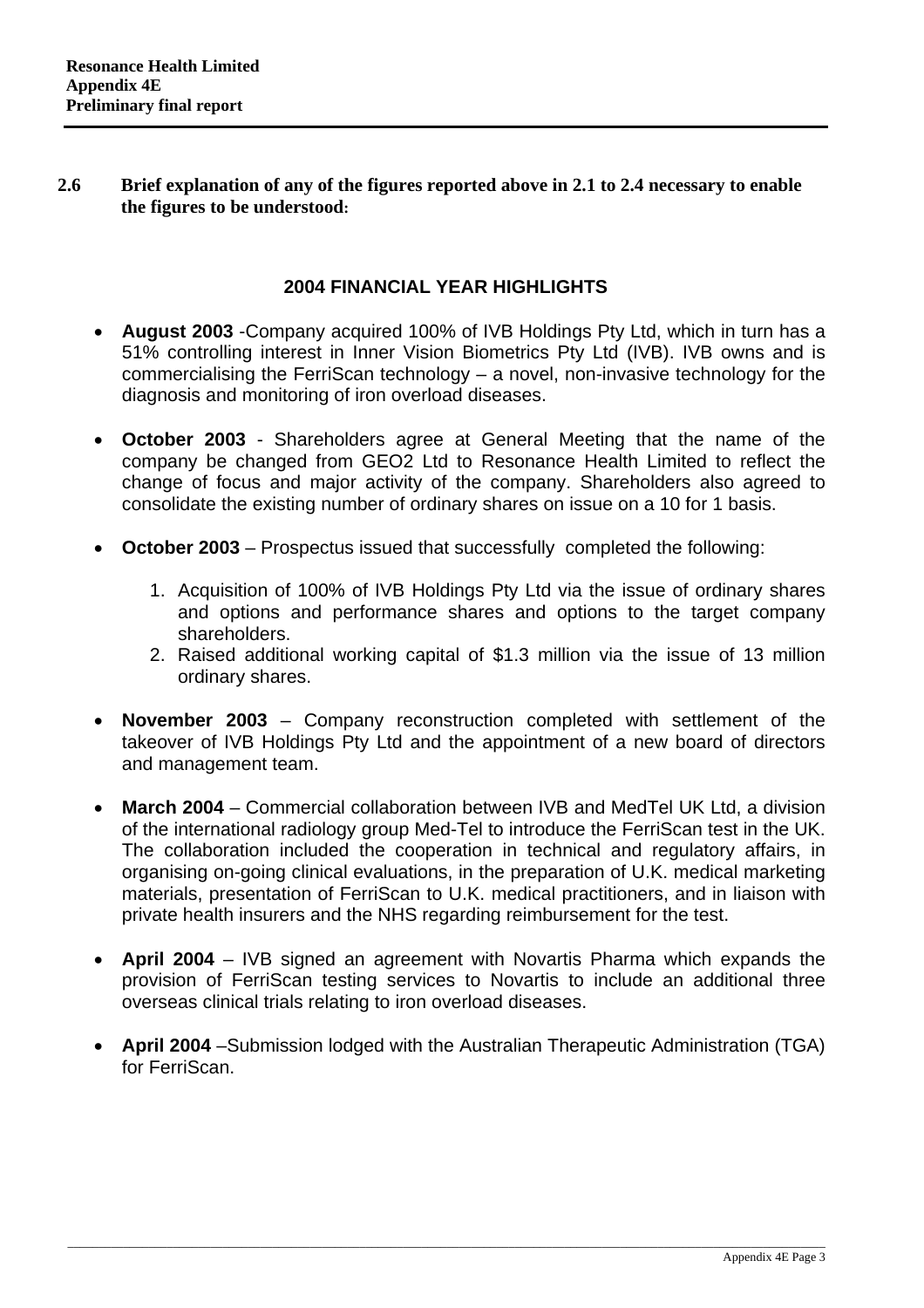#### **About the Technology**

Through the acquisition of IVB Holdings Pty Ltd which in turn had a 51% controlling interest in Inner Vision Biometrics Pty Ltd (IVB) the company acquired a controlling interest in the award winning FerriScan Technology – a novel, non-invasive liver diagnosis technology, designed to replace liver biopsy for the measurement of iron overload in the liver, and with potentially broader applications in other areas of liver disease such as fibrosis caused by hepatitis.

The liver is the major site of iron deposition in iron overload diseases and as a result is important in the detection and treatment of iron overload. Hereditary Haemochromatosis (HHC) is the most common form of iron overload disease in the western world, affecting approximately 1 in 200 people of European descent. In the USA, the incidence rate of HHC may be as high as 1 in 100 or approximately 4.0 million people. If left untreated, iron toxicity is a major cause of organ damage; particularly the liver, heart and pancreas.

FerriScan uses safe MRI technology and its own proprietary software to provide a safe, fast and reliable measure of a patient's liver iron concentration, allowing clinicians to assess the appropriate treatment (currently frequent phlebotomy "bleeding"). Part of the attraction of FerriScan is that the analysis can be undertaken here in Australia on liver scans transmitted from anywhere around the world.

The previous "gold standard" measurement for iron measurement was an invasive, unpleasant procedure known as liver biopsy, where a piece of liver is extracted from the patient by large gauge needle. Internal bleeding is a not uncommon side effect of this procedure. The FerriScan technology is currently being used on a test and research basis at more than 25 MRI centres around the world, including the USA, South America, Europe and Asia. In addition, a major multinational pharmaceutical company is using the FerriScan test to develop clinical data for iron measurement of patients in a phase III clinical trial.

FerriScan has an exciting and near term profitable future in the area of iron overload and exciting prospects in some other major disease areas particularly hepatitis. The company is continuing to expand the number of collaborations with researchers in areas where abnormal iron levels may be an indicator to other diseases or conditions including diabetes, heart disease and Alzheimers disease.

Resonance anticipates that the commercial roll out of the FerriScan technology in Australia and the UK will commence in later half of this calendar year. The timing of this roll out is dependent upon receipt of Therapeutic Goods Administration (TGA) registration of the FerriScan test. An application for registration of the FerriScan test was lodged with the TGA in April 2004 with registration targeted by the third quarter of 2004. The Company is also preparing documentation to seek US FDA approval to market FerriScan in this major market.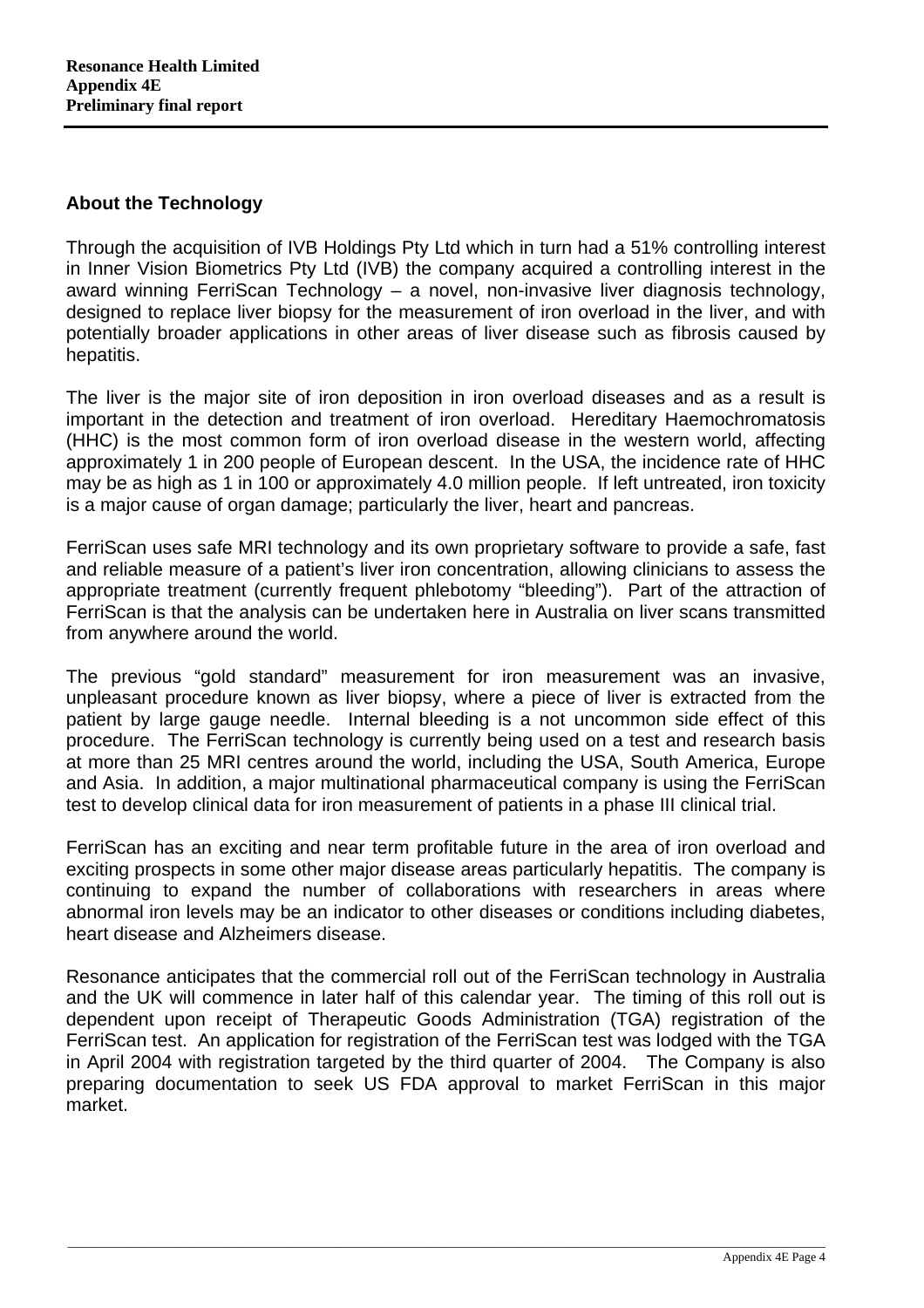### **3. Statement of Financial Performance for the year ended 30 June 2004**

|                                                                                                | <b>Note</b>    | 2004<br>\$                                         | 2003<br>\$ |
|------------------------------------------------------------------------------------------------|----------------|----------------------------------------------------|------------|
| <b>Revenues from ordinary activities</b>                                                       | 1              | 49,135                                             | 19,001     |
| <b>Expenses from ordinary activities</b><br>Consulting and professional                        |                |                                                    |            |
| services<br>Depreciation and amortisation<br>expenses                                          |                | (266, 131)<br>(68, 838)                            |            |
| Employee benefits expense<br>Marketing<br>Research and development<br>Statutory and compliance |                | (707, 258)<br>(98, 800)<br>(473,069)<br>(162, 242) |            |
| Travel<br>Other expenses from ordinary<br>activities                                           | $\overline{2}$ | (110, 642)<br>(182,432)                            | (403,726)  |
| Loss from ordinary activities<br>before income tax                                             |                | (2,020,277)                                        | (384, 725) |
| Income tax benefit/(expense)<br>relating to ordinary activities                                | 3              |                                                    |            |
| Loss from ordinary activities after<br>income tax                                              |                | (2,020,277)                                        | (384, 725) |
| Profit from extraordinary item after<br>income tax                                             |                |                                                    | 6,487,283  |
| <b>Net Profit/(Loss)</b>                                                                       |                | (2,020,277)                                        | 6,102,558  |
| Net loss attributable to outside<br>equity interest                                            |                | 757,084                                            |            |
| Net loss attributable to members<br>of the parent entity                                       |                | (1, 263, 193)                                      | 6,102,558  |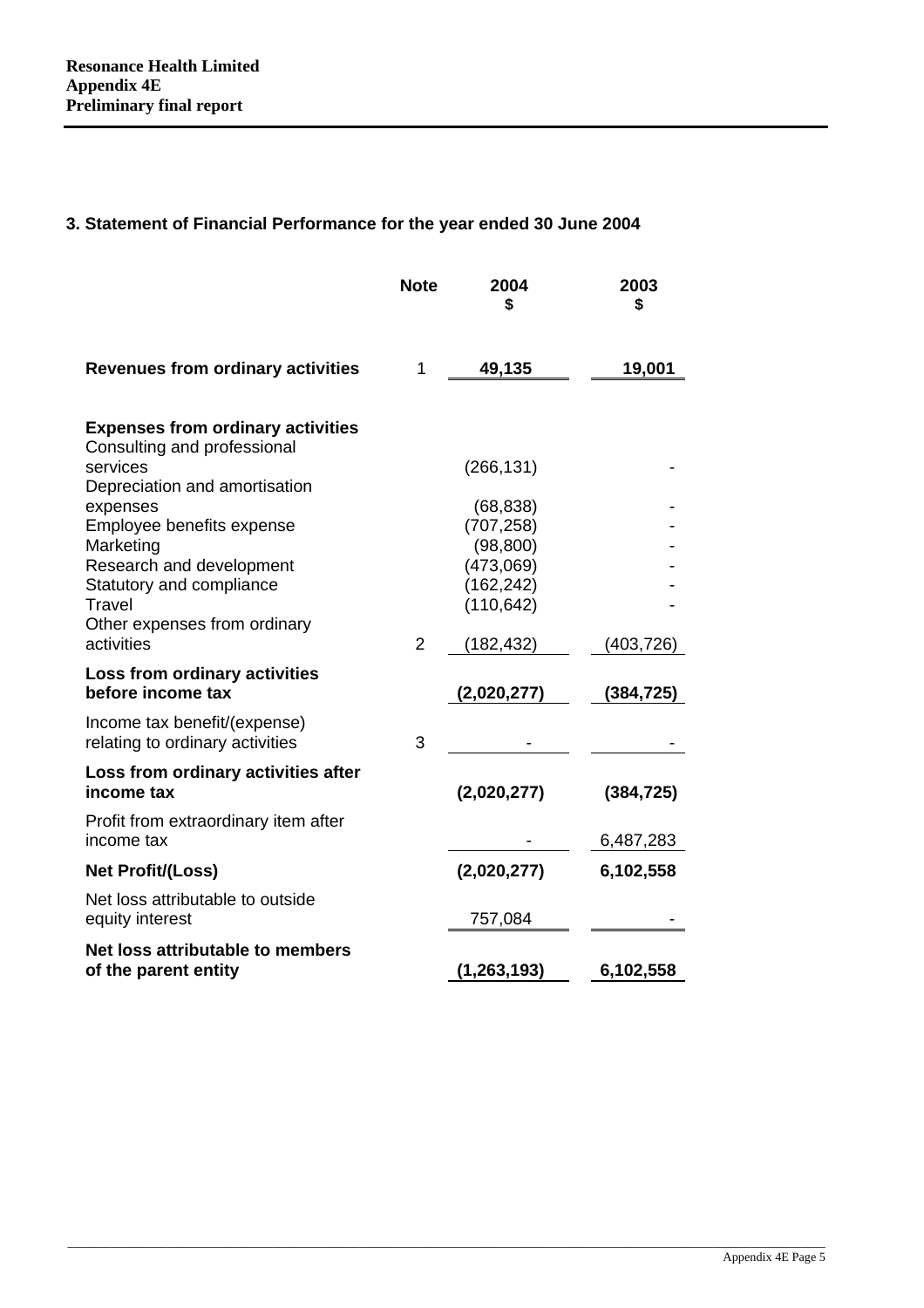#### **Notes to the Statement of Financial Performance**

|                                                                                                                                  | 2004<br>\$                 | 2003<br>\$                            |
|----------------------------------------------------------------------------------------------------------------------------------|----------------------------|---------------------------------------|
| Note 1.                                                                                                                          |                            |                                       |
| <b>Revenue from operating activities</b>                                                                                         |                            |                                       |
| Liver scan income                                                                                                                | 3,300                      |                                       |
| <b>Revenue from non-operating</b><br>activities<br>Interest                                                                      | 3,300<br>45,835            | 19,001                                |
| <b>Total revenues from operating</b><br>activities                                                                               | 49,135                     | 19,001                                |
| Note 2.                                                                                                                          |                            |                                       |
| <b>Expenses</b><br>Depreciation of fixtures and equipment<br>Amortisation of goodwill<br>Lease rental expense - operating leases | 17,883<br>50,955<br>93,272 |                                       |
| <b>Extraordinary items</b><br>Gain on settlement of Deed of Company<br>Arrangement (DOCA)<br><b>DOCA Payment</b>                 |                            | 7,140,283<br>(653,000)<br>6,487,283   |
| Note 3.                                                                                                                          |                            |                                       |
| <b>Operating Profit/(loss)</b><br>Less gain on settlement of DOCA<br>Plus DOCA Payment                                           | (2,020,277)                | 6,102,558<br>(7, 140, 283)<br>653,000 |
| <b>Actual Operating Loss</b>                                                                                                     | (2,020,277)                | (384, 725)                            |
| Prima facie tax thereon at 30% (2002:<br>30%)                                                                                    | (606, 083)                 | (115, 418)                            |
| Tax effect on permanent differences:<br>Amortisation not deductible                                                              | 15,287                     |                                       |
| Income tax adjusted for permanent<br>differences<br>Tax benefit of losses not brought to                                         | (590, 796)                 | (115, 418)                            |
| account                                                                                                                          | 590,796                    | 115,418                               |
| expense/(credit)<br>Total<br>income<br>tax<br>attributable to operating loss                                                     |                            |                                       |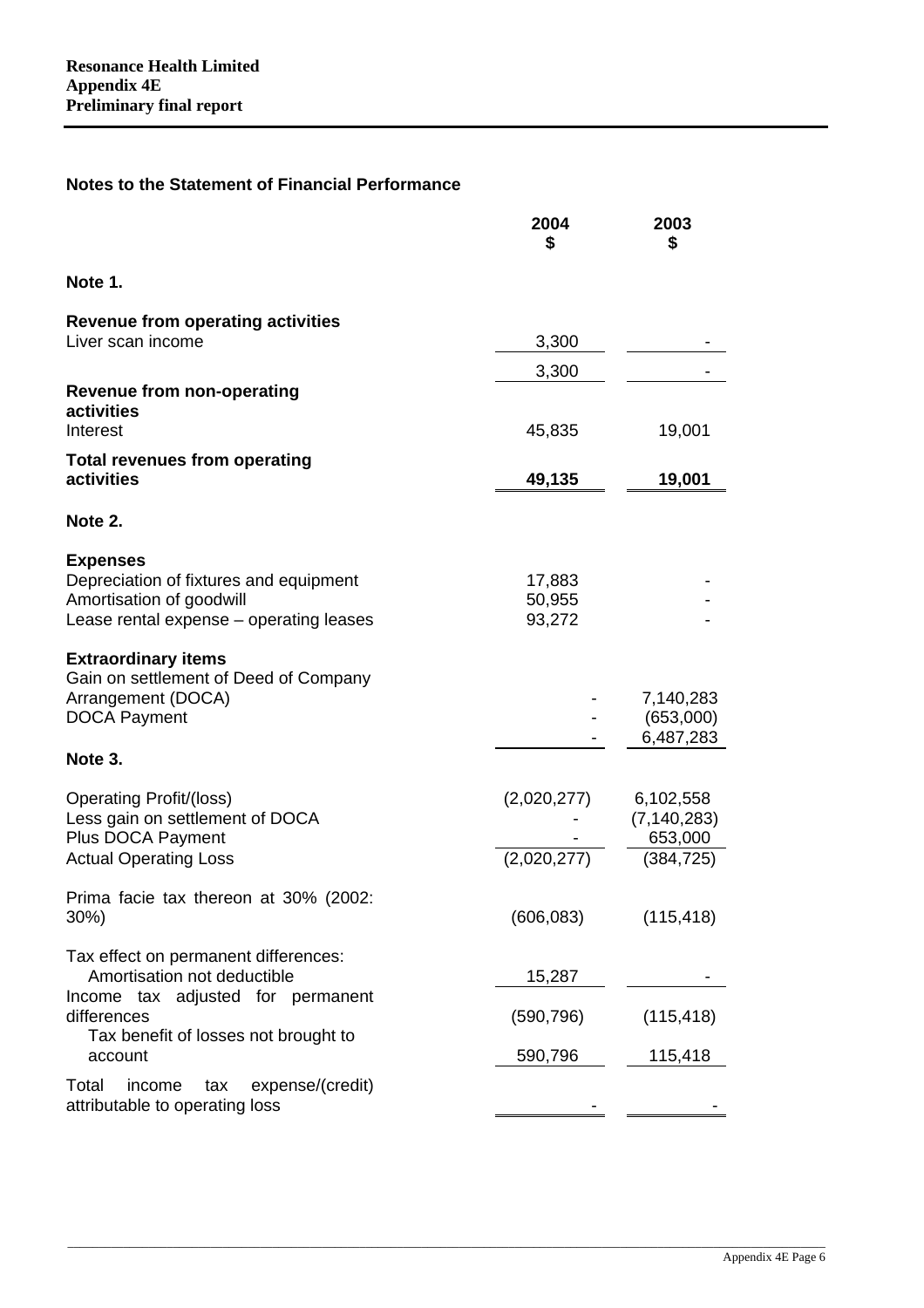#### **4. Statement of Financial Position as at 30 June 2004**

|                                                    | <b>Note</b>         | 2004<br>\$               | 2003<br>\$   |
|----------------------------------------------------|---------------------|--------------------------|--------------|
| <b>Current Assets</b>                              |                     |                          |              |
| Cash assets                                        | 1                   | 1,272,680                | 716,977      |
| Receivables<br>Other                               | $\overline{2}$<br>3 | 100,362<br>12,128        | 3,337        |
| <b>Total Current Assets</b>                        |                     | 1,385,170                | 720,314      |
|                                                    |                     |                          |              |
| <b>Non-Current Assets</b>                          |                     |                          |              |
| Property, plant and equipment<br>Intangible assets | 4<br>5              | 79,115<br>1,667,708      |              |
| <b>Total Non-Current Assets</b>                    |                     | 1,746,823                |              |
| <b>Total Assets</b>                                |                     | 3,131,993                | 720,314      |
|                                                    |                     |                          |              |
| <b>Current Liabilities</b>                         |                     |                          |              |
| Payables<br>Provisions                             | 6<br>$\overline{7}$ | 224,325<br>38,543        | 29,346       |
| <b>Total Current Liabilities</b>                   |                     | 262,868                  | 29,346       |
|                                                    |                     |                          |              |
| <b>Total Liabilities</b>                           |                     | 262,868                  | 29,346       |
| <b>Net Assets</b>                                  |                     | 2,869,125                | 690,968      |
| <b>Equity</b><br>Parent entity interest            |                     |                          |              |
| Contributed equity                                 | 8                   | 49,447,853               | 45,857,640   |
| <b>Reserves</b><br><b>Accumulated losses</b>       | 9                   | 50,622<br>(46, 429, 865) | (45,166,672) |
| Total parent entity interest                       |                     | 3,068,610                | 690,968      |
| Outside equity interest                            |                     | (199, 485)               |              |
| <b>Total Equity</b>                                |                     | 2,869,125                | 690,968      |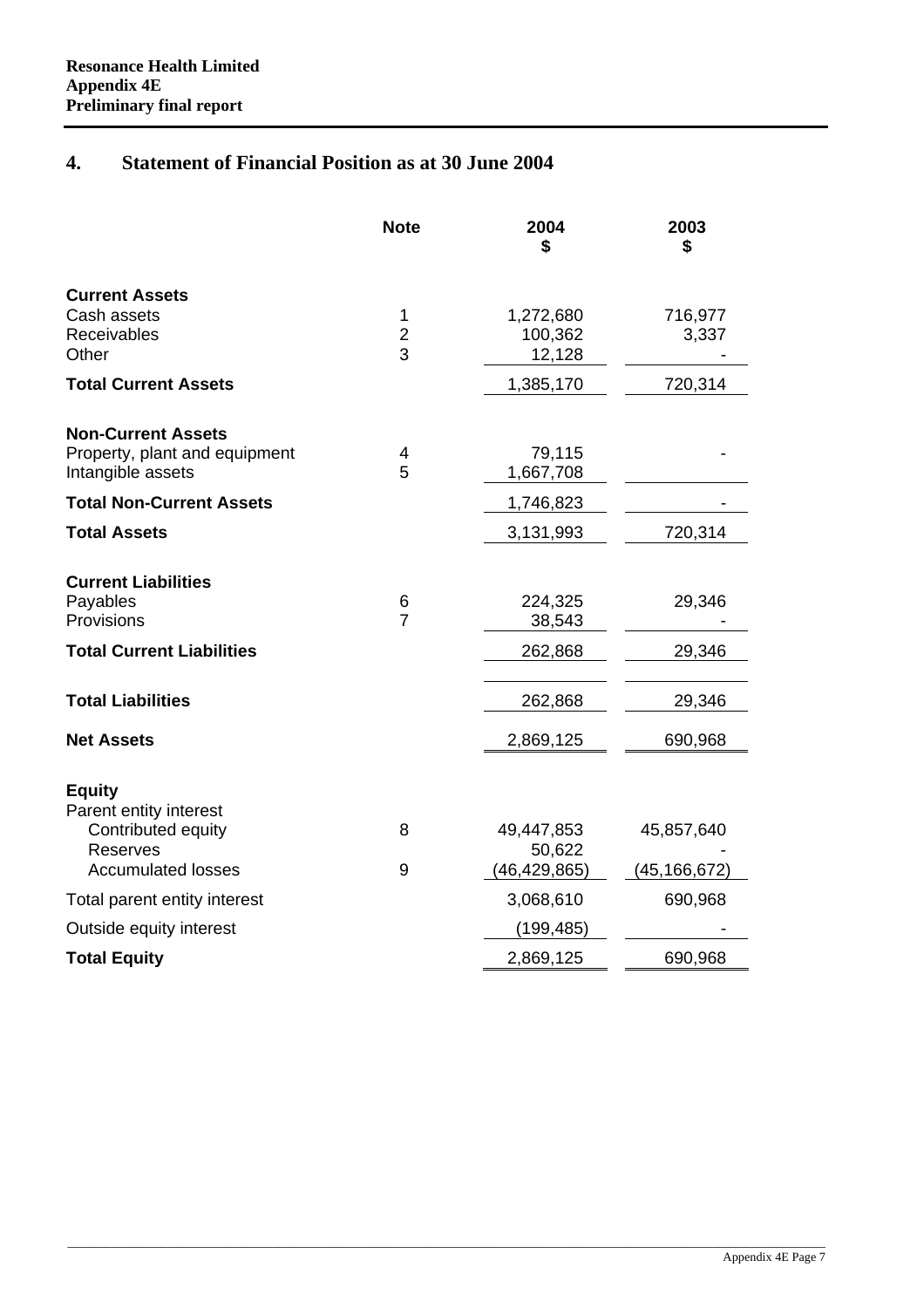#### **Note 1**

(i) Reconciliation of Cash

For the purposes of the Statement of Cash Flows, cash includes cash on hand and at bank and short term-deposits at call. Cash as at the end of the financial year as shown in the Statement of Cash Flows is reconciled to the related items in the Statement of Financial Position as follows:

|                   |                                   | 2004<br>\$ | 2003<br>\$ |
|-------------------|-----------------------------------|------------|------------|
|                   | Cash - interest bearing           | 1,272,680  | 716,977    |
| Cash              |                                   | 1,272,680  | 716,977    |
| Note <sub>2</sub> | <b>Receivables - Current</b>      |            |            |
| Other debtors     |                                   | 100,362    | 3,337      |
| Total receivables |                                   | 100,362    | 3,337      |
| Note <sub>3</sub> | <b>Other Current Assets</b>       |            |            |
| Prepayments       |                                   | 12,128     |            |
|                   | <b>Total other current assets</b> | 12,128     |            |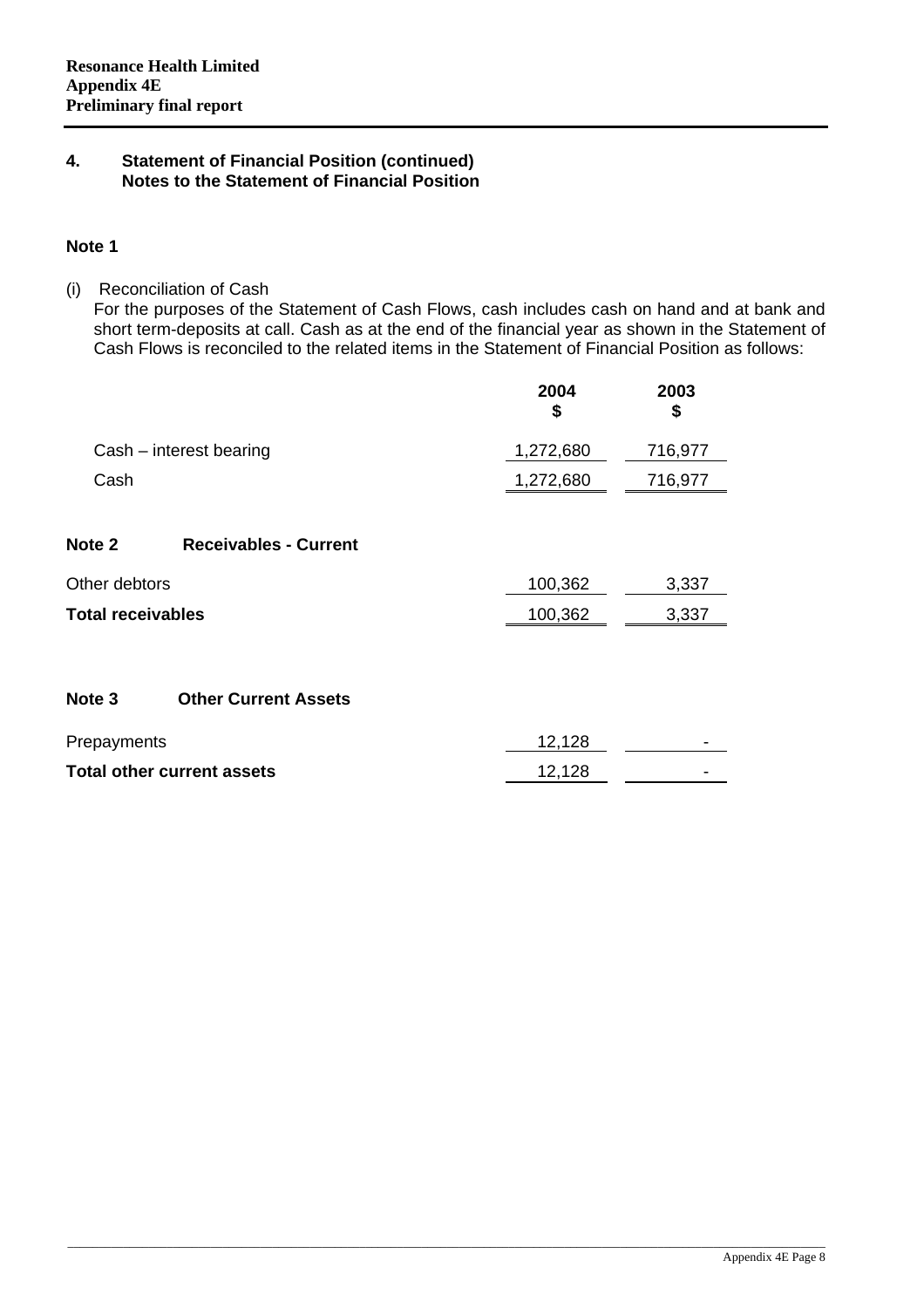| Note 4<br>Property, plant and equipment |            |            |
|-----------------------------------------|------------|------------|
|                                         | 2004<br>\$ | 2003<br>\$ |
|                                         |            |            |
| <b>Fixtures and Equipment</b>           |            |            |
| At cost                                 |            |            |
| Opening balance                         |            |            |
| Additions                               | 62,771     |            |
| Additions through acquisition           | 39,030     |            |
| Closing balance                         | 101,801    |            |
| Accumulated depreciation                |            |            |
| Opening balance                         |            |            |
| Depreciation                            | 17,883     |            |
| Depreciation through acquisition        | 4,803      |            |
| Closing balance                         | 22,686     |            |
| Net book value                          | 79,115     |            |
|                                         |            |            |
| Total property, plant and equipment     | 79,115     |            |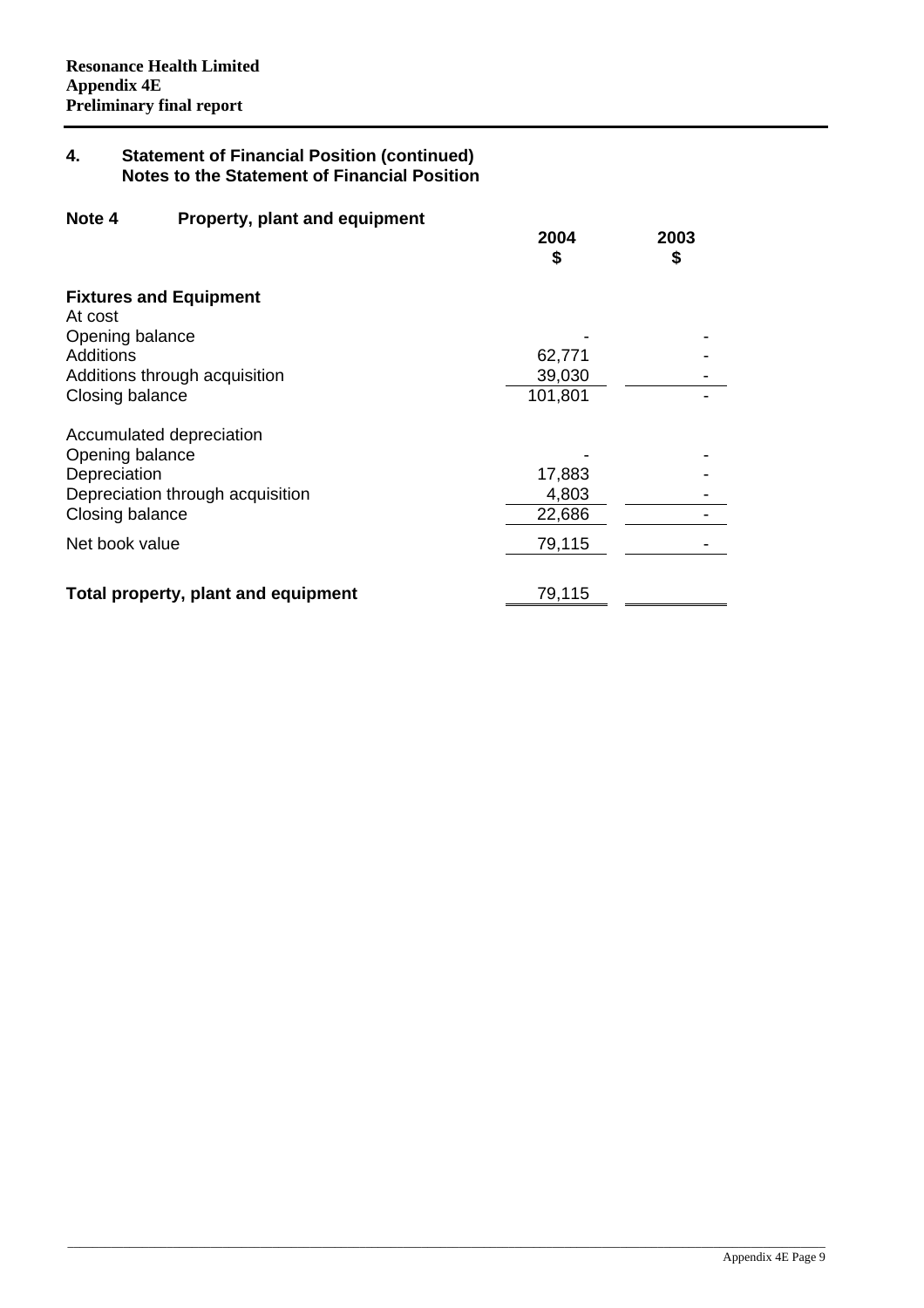#### **Note 5 Intangible Assets**

|                                                         | 2004                  | 2003 |
|---------------------------------------------------------|-----------------------|------|
| Goodwill – on consolidation<br>Accumulated amortisation | 1,718,663<br>(50,955) |      |
| <b>Total intangibles</b>                                | 1,667,708             |      |

#### **Note 6 Payables**

| Trade creditors               | 95,926  | 29,346 |
|-------------------------------|---------|--------|
| Sundry creditors and accruals | 128,399 | -      |
| <b>Total payables</b>         | 224,325 | 29,346 |

Trade creditors and sundry creditors and accruals are non-interest bearing and are normally on 30 day terms.

#### **Note 7 Provisions (Current)**

| Employee entitlements                 | 38,543 |  |
|---------------------------------------|--------|--|
| <b>Total current other provisions</b> | 38,543 |  |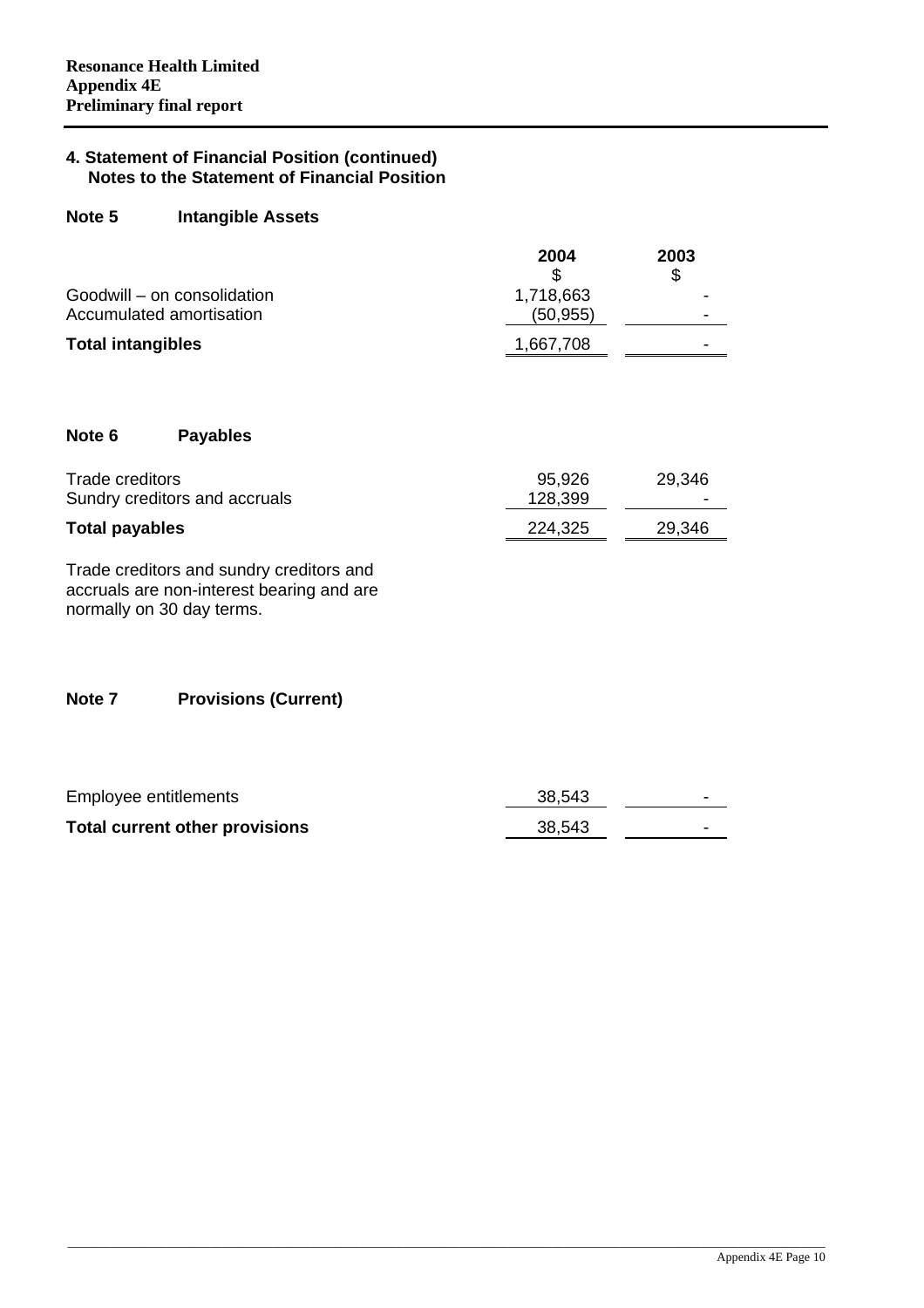#### **Note 8 Contributed Equity**

|                                                                                            |               | 2004        | 2003          |            |
|--------------------------------------------------------------------------------------------|---------------|-------------|---------------|------------|
|                                                                                            | <b>Number</b> | S           | <b>Number</b> | \$         |
| Issued and paid up capital                                                                 |               |             |               |            |
| 60,603,543 ordinary shares                                                                 |               |             |               |            |
| (2003: 271,393,005 ordinary shares)                                                        | 60,603,543    | 49,447,811  | 271,393,005   | 45,857,640 |
| <b>Movements during the period</b>                                                         |               |             |               |            |
|                                                                                            |               | Number of   |               |            |
| <b>Ordinary shares</b>                                                                     |               | shares      | Issue price   | \$         |
| Balance at the beginning of the financial                                                  |               |             |               |            |
| year                                                                                       |               | 271,393,005 |               | 45,857,640 |
| Consolidation of shares on a 10 for 1                                                      |               |             |               |            |
| basis                                                                                      |               | 27,141,476  |               |            |
| Shares issued:                                                                             |               |             |               |            |
| Share placement                                                                            |               | 13,000,000  | \$0.10        | 1,300,000  |
| Shares issued on acquisition of IVB<br>$\overline{\phantom{a}}$<br><b>Holdings Pty Ltd</b> |               | 13,000,000  | \$0.10        | 1,300,000  |
| Exercise of options<br>$\overline{\phantom{a}}$                                            |               | 1,346,152   | \$0.15        | 201,924    |
| Exercise of advisor options<br>$\overline{\phantom{a}}$                                    |               | 1,509,000   | \$0.10        | 150,900    |
| Shares issued pursuant to share                                                            |               |             |               |            |
| purchase plan                                                                              |               | 4,606,915   | \$0.187       | 861,496    |
| Share issue expenses                                                                       |               |             |               | (224, 147) |
| Balance at end of financial year                                                           |               | 60,603,543  |               | 49,447,812 |
| <b>Incentive shares</b>                                                                    |               |             |               |            |
| Issue of Class A incentive shares                                                          |               | 9,000,000   | \$0.0001      | 9          |
| Issue of Classes C-F incentive shares                                                      |               | 32,000,000  | \$0.0001      | 32         |
|                                                                                            |               | 41,000,000  |               | 41         |
| <b>Total</b>                                                                               |               | 101,603,543 |               | 49,447,853 |
|                                                                                            |               |             |               |            |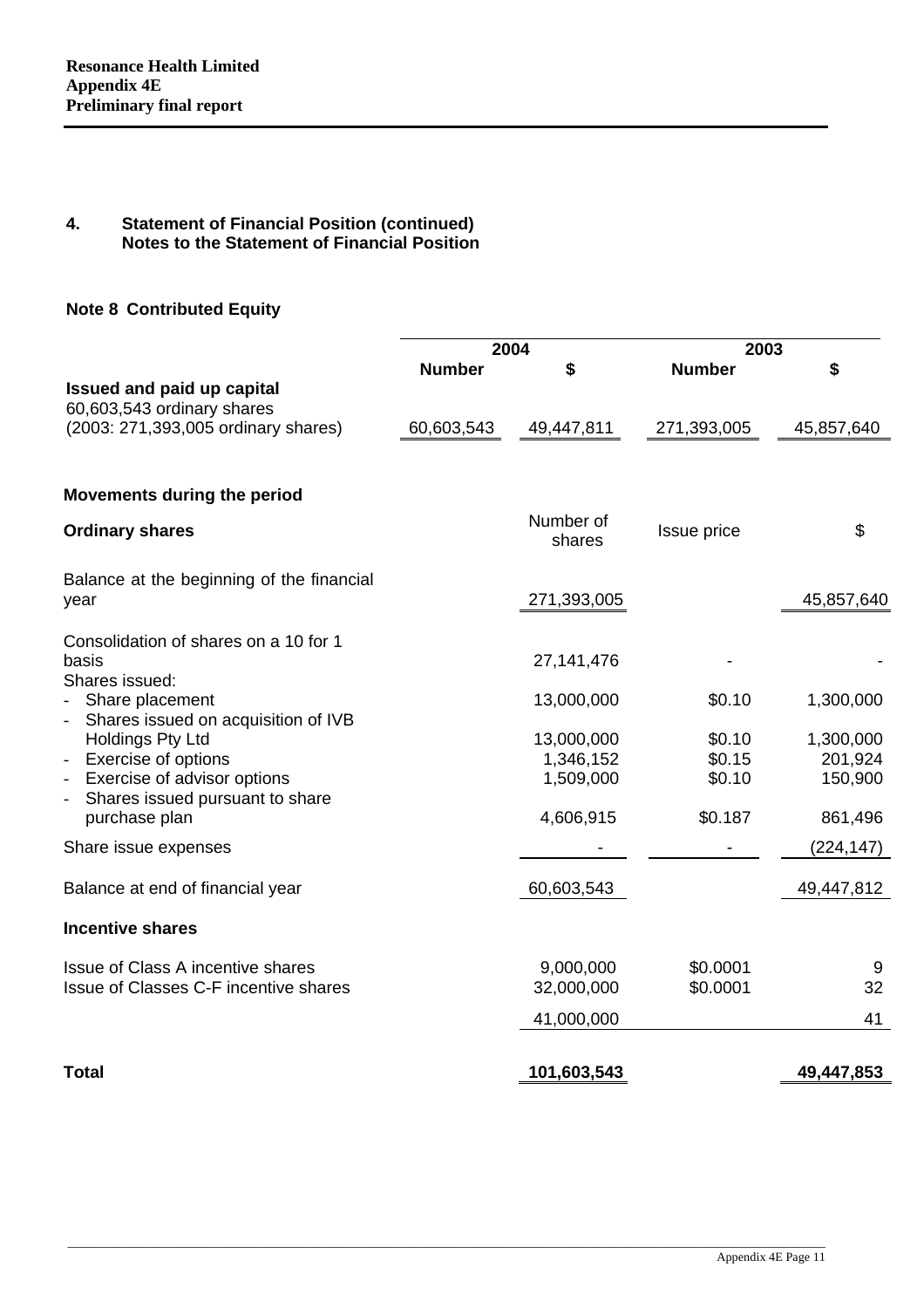#### **Note 9 Accumulated Losses**

|                                                                               | 2004           | 2003<br>S      |
|-------------------------------------------------------------------------------|----------------|----------------|
| Accumulated losses at the beginning of<br>the financial year                  | (45, 166, 672) | (51, 269, 230) |
| Net profit/(loss) attributed to members of<br><b>Resonance Health Limited</b> | (1,263,193)    | 6,102,558      |
| Accumulated losses at the end of the<br>financial year                        | (46,429,865)   | (45,166,672)   |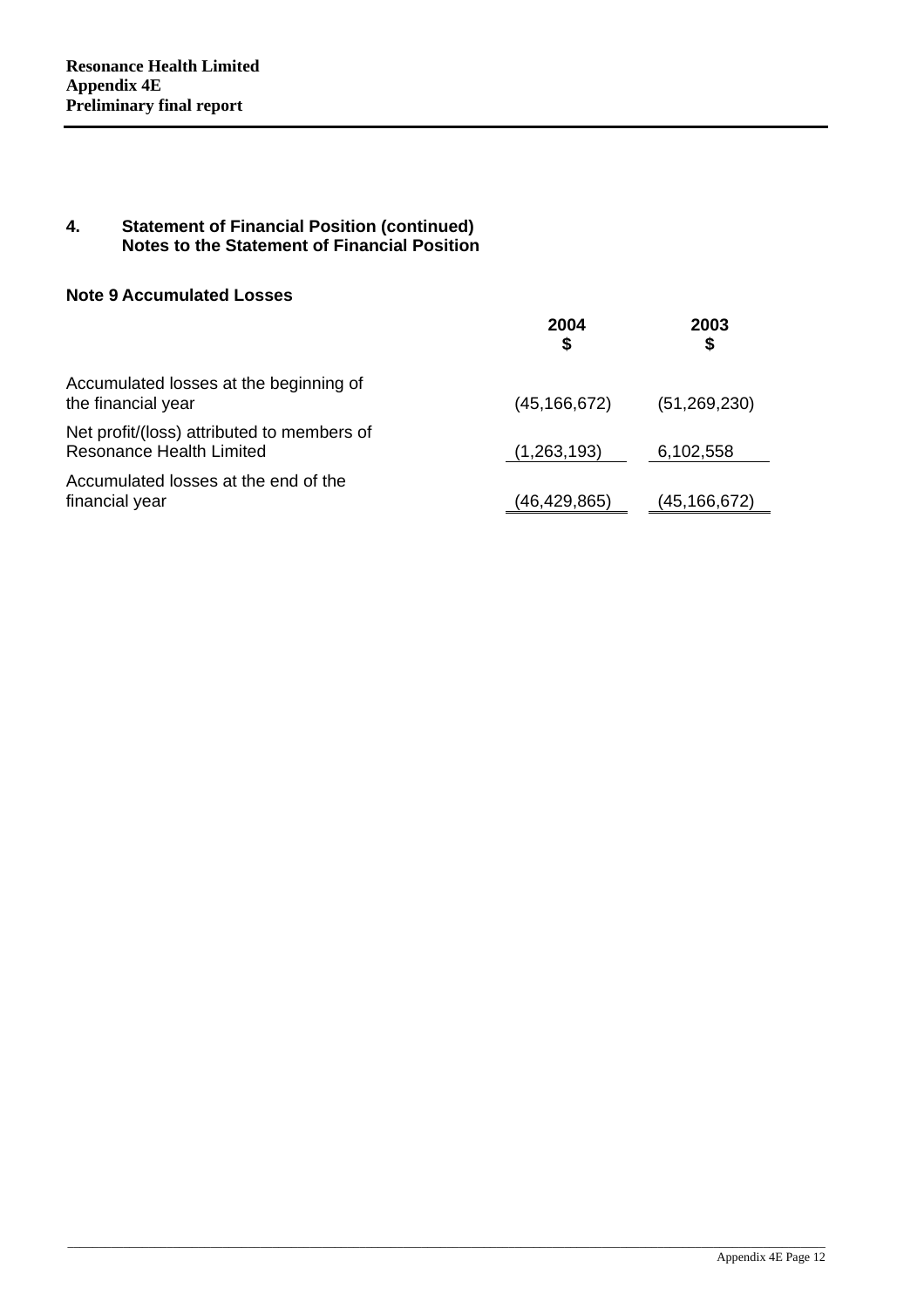#### **5. Statement of Cashflows**

|                                                                                            | <b>Note</b> | 2004<br>\$<br>Inflows/(Outflows) | 2003<br>\$             |
|--------------------------------------------------------------------------------------------|-------------|----------------------------------|------------------------|
| <b>Cash flows from operating</b>                                                           |             |                                  |                        |
| activities<br>Receipts from customers<br>Payments to suppliers and                         |             | 3,300                            |                        |
| employees<br>Interest received<br>Deed of Company Arrangement                              |             | (1,423,913)<br>45,835            | (380,069)<br>19,001    |
| Payment                                                                                    |             |                                  | (600,000)              |
| Net cash (used in)/provided by<br>operating activities                                     |             | (1,374,778)                      | (961,068)              |
| <b>Cash flows from investing</b><br>activities                                             |             |                                  |                        |
| Payments for plant and equipment<br>Payments for investments<br>Payments for research and  |             | (62, 771)<br>(250,000)           |                        |
| development<br>Cash introduced on acquisition of                                           |             | (381, 812)                       |                        |
| controlled entity                                                                          |             | 284,230                          |                        |
| Net cash provided by/(used in)<br>investing activities                                     |             | (410, 353)                       |                        |
| <b>Cash flows from financing</b><br>activities                                             |             |                                  |                        |
| Proceeds from share issue<br>Payment of share issue costs<br>Bank overdraft compromised in |             | 2,564,986<br>(224, 152)          | 1,701,000<br>(22, 955) |
| Deed of Company Arrangement                                                                |             |                                  | 226,838                |
| Net cash provided by/(used in)<br>financing activities                                     |             | 2,340,834                        | 1,904,883              |
| Net increase/(decrease)<br>in cash held                                                    |             | 555,703                          | 943,815                |
| Cash at the beginning of the<br>financial year                                             |             | 716,977                          | (226,838)              |
| Cash at the end of the financial year                                                      | 1           | 1,272,680                        | 716,977                |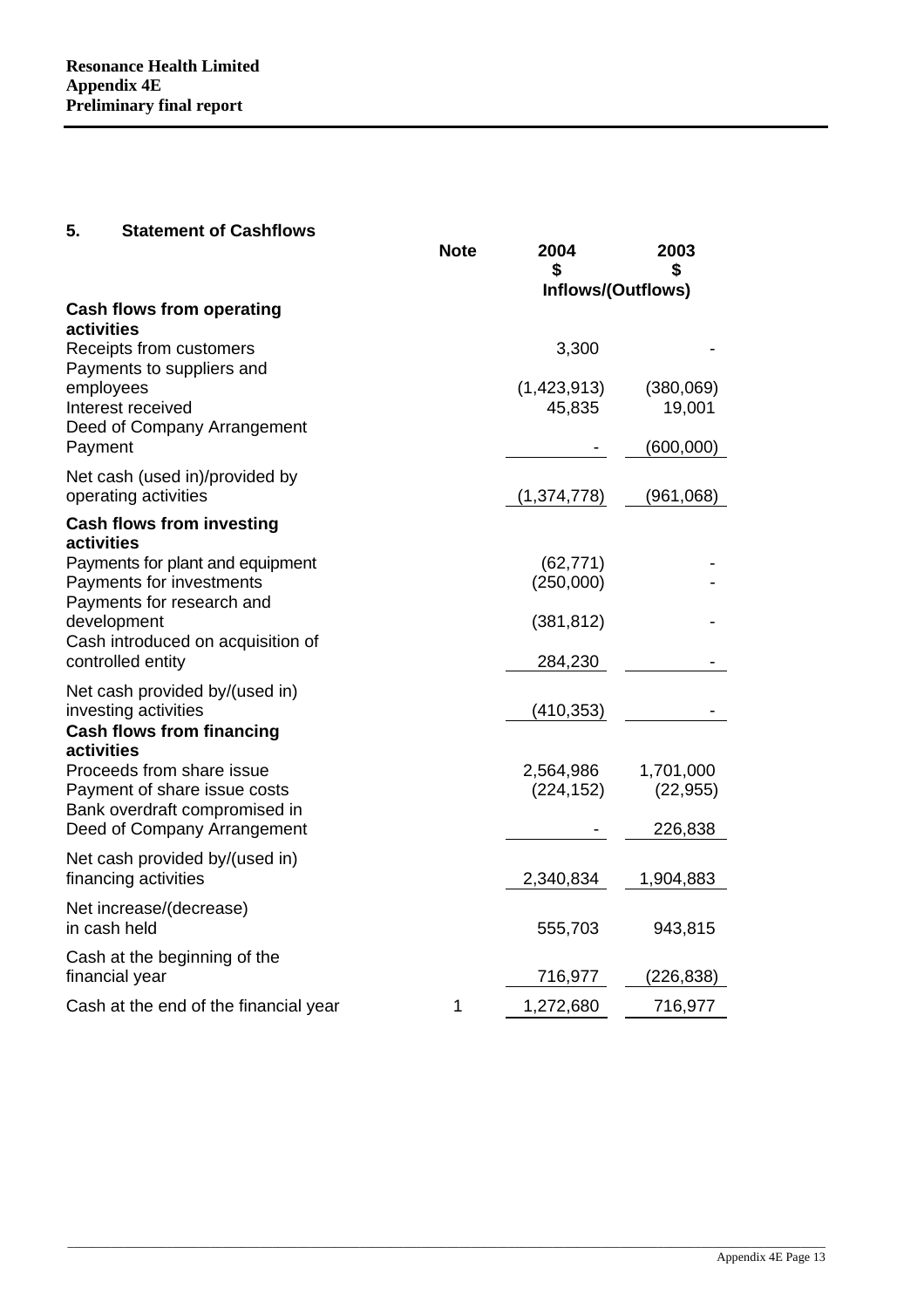### **6. Dividends (in the case of a trust, distributions)**

Date the dividend (distribution) is payable  $N/A$ 

+Record date to determine entitlements to the dividend (distribution) (ie, on the basis of proper instruments of transfer received by 5.00 pm if  $+$ securities are not  $+$ CHESS approved or security holding balances established by 5.00 pm or such later time permitted by SCH Business Rules if <sup>+</sup>securities are +CHESS approved)

| .            |     |
|--------------|-----|
| $\mathbf{r}$ | N/A |
| d,<br>h      |     |
| e            |     |
|              |     |

If it is a final dividend, has it been declared? *(Preliminary final report only)*

| N/A |  |  |
|-----|--|--|
|     |  |  |

#### **Amount per security**

|                        |               | Amount per<br>security | Franked<br>amount per<br>security at %<br>tax | Amount per<br>security of<br>foreign source<br>dividend |
|------------------------|---------------|------------------------|-----------------------------------------------|---------------------------------------------------------|
| <b>Final dividend:</b> | Current year  | -¢                     | -¢                                            | -¢                                                      |
|                        | Previous year | -¢                     | -¢                                            | -¢                                                      |
| Interim dividend:      | Current year  |                        |                                               |                                                         |
|                        |               | $-\phi$                | -¢                                            | -¢                                                      |
|                        | Previous year | -¢                     | -¢                                            | -¢                                                      |

#### **7. Details of dividend or distribution reinvestment plans in operation**

\_\_\_\_\_\_\_\_\_\_\_\_\_\_\_\_\_\_\_\_\_\_\_\_\_\_\_\_\_\_\_\_\_\_\_\_\_\_\_\_\_\_\_\_\_\_\_\_\_\_\_\_\_\_\_\_\_\_\_\_\_\_\_\_\_\_\_\_\_\_\_\_\_\_\_\_\_\_\_\_\_\_\_\_\_\_\_\_\_\_\_\_\_\_\_\_\_\_\_\_\_\_\_\_\_\_\_\_\_\_\_\_\_\_\_\_\_\_\_\_\_\_

N/A

#### **8. NTA Backing**

Net tangible asset backing per ordinary security

| Current period | Previous corresponding<br>period |
|----------------|----------------------------------|
| 2 cents        | $0.025$ cents                    |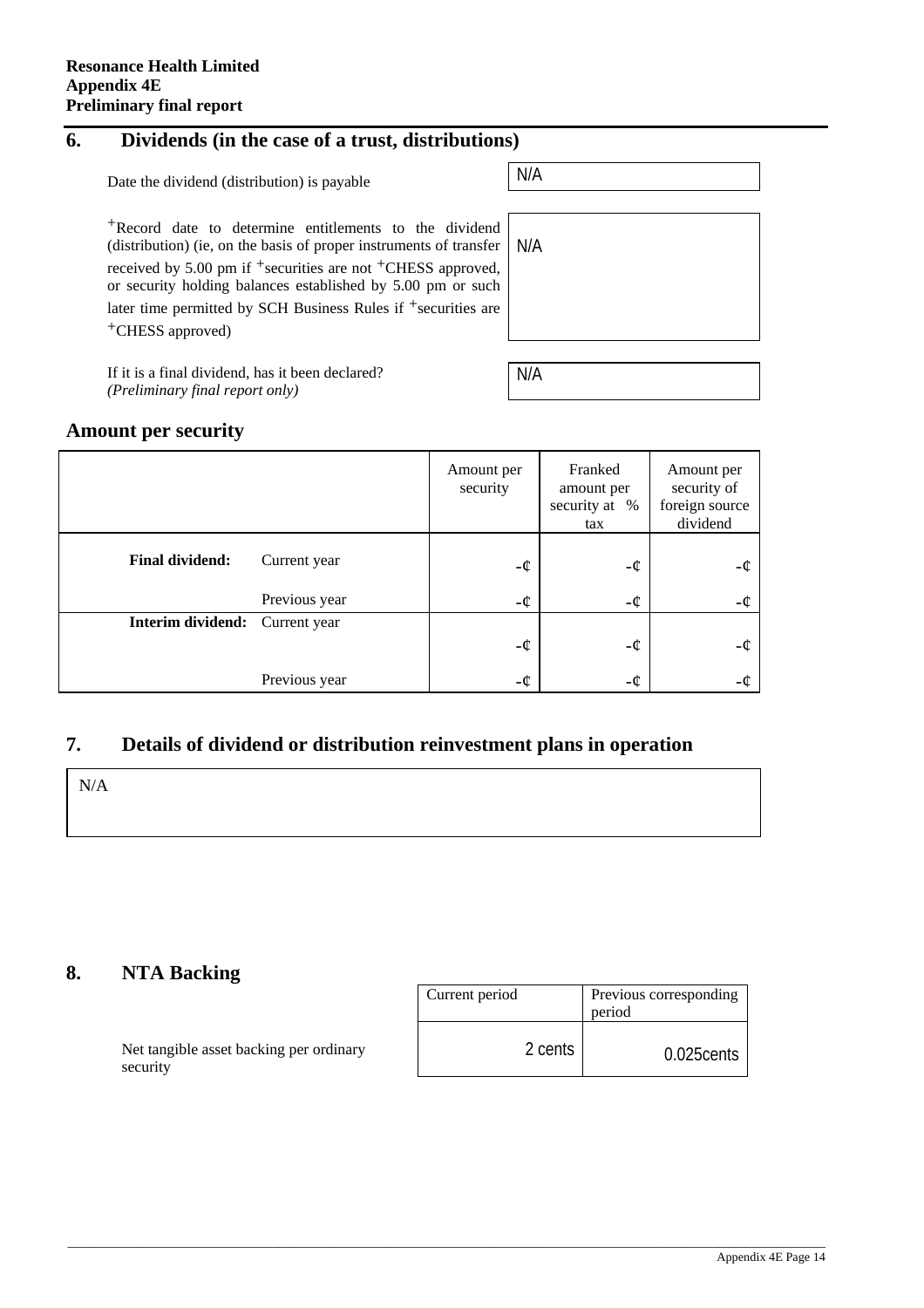#### **9. Control gained over entities having material effect**

Name of entity (or group of entities)

Consolidated profit (loss) from ordinary activities and extraordinary items after tax of the controlled entity (or group of entities) since the date in the current period on which control was acquired

Date from which such loss has been calculated

Profit (loss) from ordinary activities and extraordinary items after tax of the controlled entity (or group of entities) for the whole of the previous corresponding period

| Inner Vision Biometrics Pty<br>l td |
|-------------------------------------|
|                                     |
| (\$1,031,991)                       |
| 12 November 2003                    |
| N/A                                 |

#### **Loss of control of entities having material effect**

Name of entity (or group of entities)  $N/A$ 

Consolidated profit (loss) from ordinary activities and extraordinary items after tax of the controlled entity (or group of entities) for the current period to the date of loss of control

Date to which the profit (loss) has been calculated

Consolidated profit (loss) from ordinary activities and extraordinary items after tax of the controlled entity (or group of entities) while controlled during the whole of the previous corresponding period

Contribution to consolidated profit (loss) from ordinary activities and extraordinary items from sale of interest leading to loss of control

| N/A |
|-----|
|     |
|     |
|     |
|     |
|     |
|     |
|     |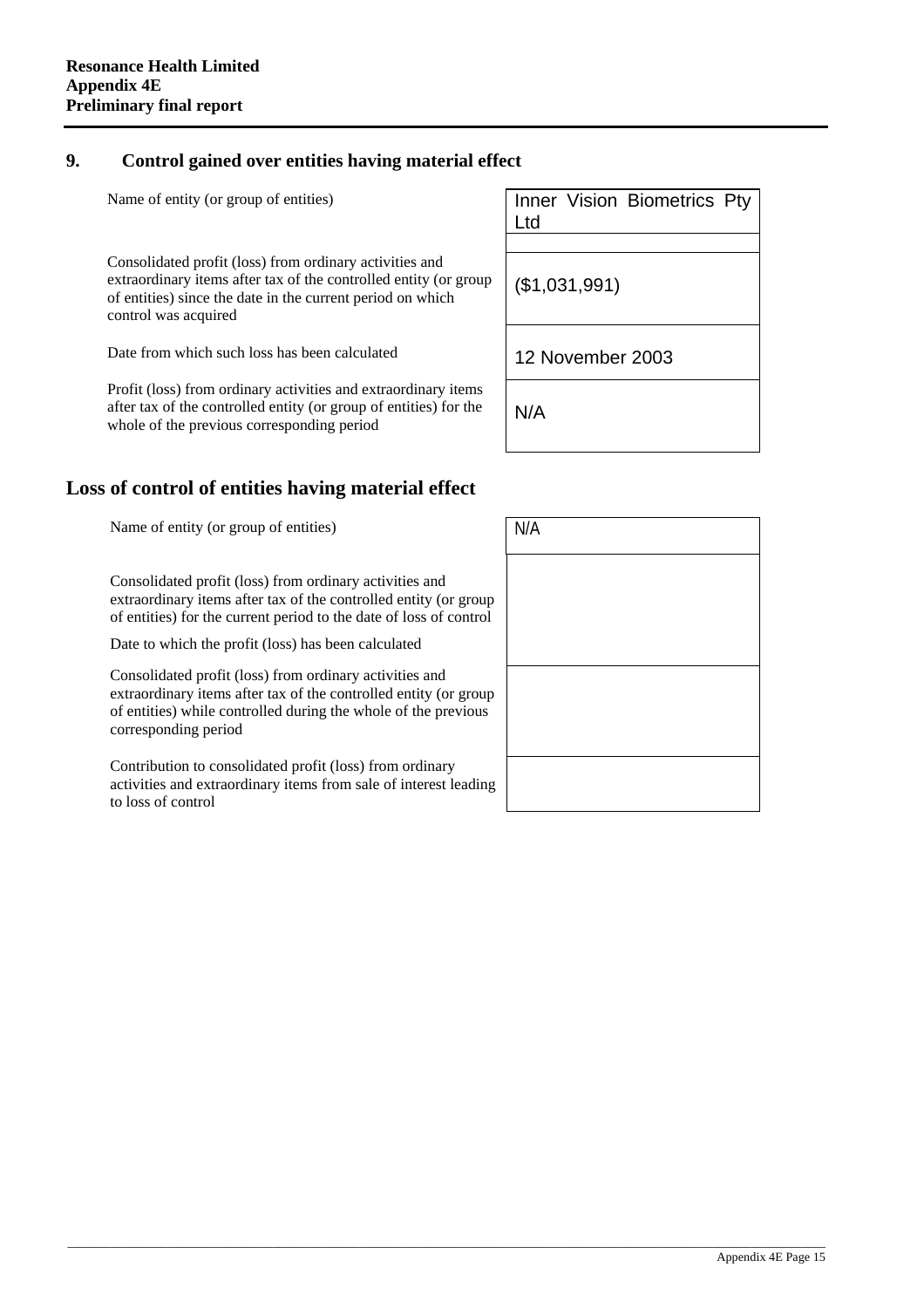#### **10. Details of aggregate share of profits (losses) of associates and joint venture entities**

| Name of entity                                                         | Percentage of ownership<br>date of disposal | interest held at end of period or   | Contribution to net profit (loss) |                                                  |
|------------------------------------------------------------------------|---------------------------------------------|-------------------------------------|-----------------------------------|--------------------------------------------------|
| <b>Equity accounted</b><br>associates and<br>joint venture<br>entities | Current<br>period                           | Previous<br>corresponding<br>period | Current period<br>\$A'000         | Previous<br>corresponding<br>period -<br>\$A'000 |
|                                                                        |                                             |                                     |                                   |                                                  |
| <b>Total</b>                                                           | N/A                                         |                                     | N/A                               | N/A                                              |
| Other material<br>interests                                            |                                             |                                     |                                   |                                                  |
| Total                                                                  | N/A                                         |                                     | N/A                               | N/A                                              |

#### **11. Any other significant information needed by an investor to make an informed assessment of the entity's financial performance and financial position.**

Included in the expenses from ordinary activities are \$210,000 of costs that relate to the previous board and management of GEO2 Ltd later renamed Resonance Health Ltd in November 2003. In addition \$30,000 of costs relate to the Initial Public Offering (IPO) which were not capitalised as share issue costs.

#### **12. Foreign entities set of accounting standards used in compiling the report (IAS)**

N/A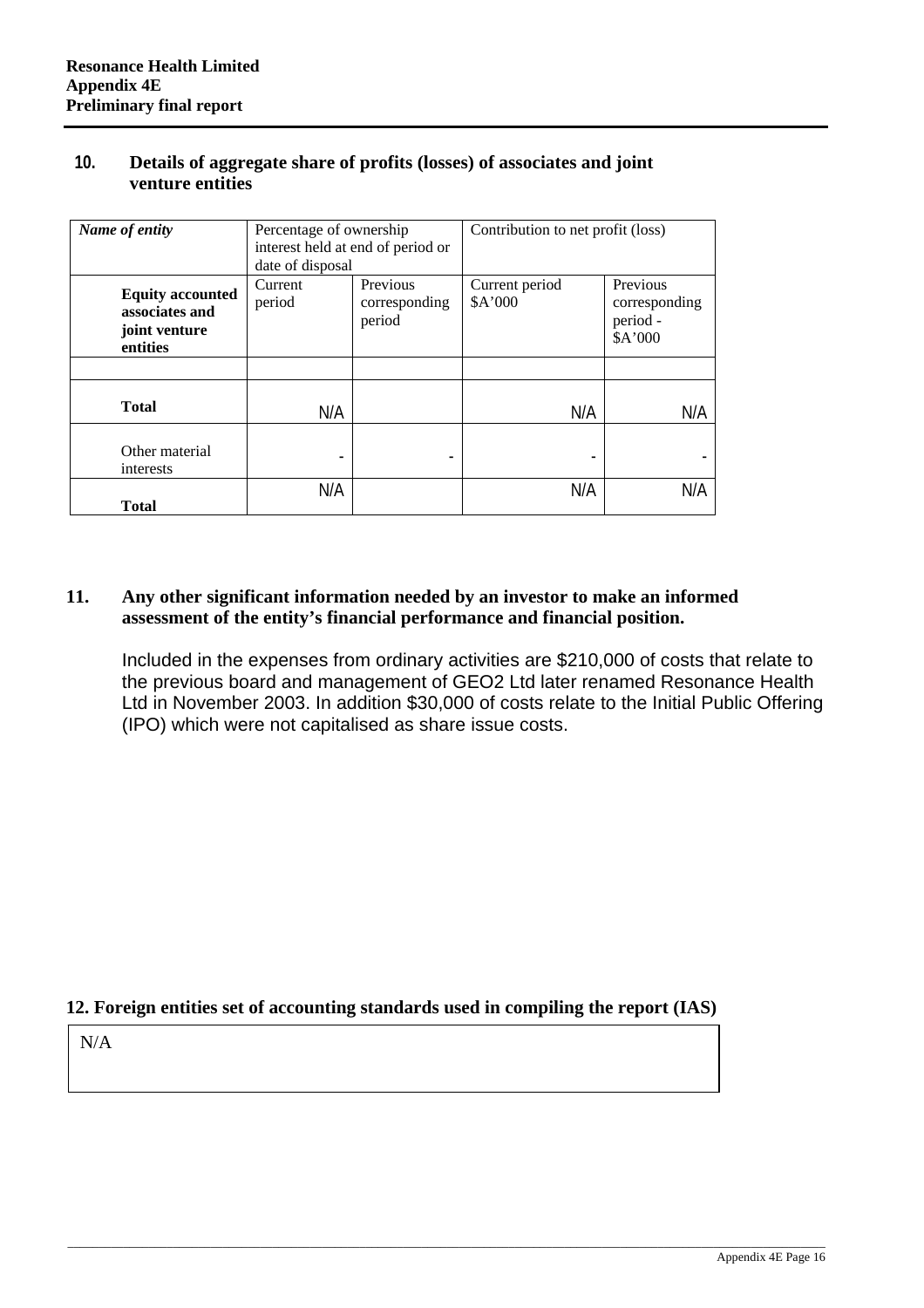#### **13. Commentary on the results for the period.**

| 13.1 Earnings per security (EPS)                                                                                                                 | Current period | Previous<br>corresponding<br>period |
|--------------------------------------------------------------------------------------------------------------------------------------------------|----------------|-------------------------------------|
| Basic EPS (cents per share)                                                                                                                      | (2.8)          | 4.4                                 |
| Diluted EPS (cents per share)                                                                                                                    | (2.8)          | 4.4                                 |
| The following reflects the profit or loss<br>and share data used in the calculations<br>of basic and diluted earnings per share:                 | 2004<br>\$     | 2003<br>\$                          |
| Earnings used in calculation of basic<br>and diluted earnings per share                                                                          | (1,263,193)    | 6,102,588                           |
| Number of ordinary shares<br>Weighted average number of<br>ordinary shares used in the<br>calculation of basic and diluted<br>earnings per share | 45,577,851     | 138,998,210                         |

### **13.2 Returns to shareholders (Including distributions and buy backs)**

|                                                      | Current period \$A'000 | Previous<br>corresponding<br>period - \$A'000 |
|------------------------------------------------------|------------------------|-----------------------------------------------|
| Ordinary securities (each class separately)          |                        |                                               |
| Preference securities <i>(each class separately)</i> |                        |                                               |
| Other equity instruments (each class)<br>separately) |                        |                                               |
| <b>Total</b>                                         |                        |                                               |

\_\_\_\_\_\_\_\_\_\_\_\_\_\_\_\_\_\_\_\_\_\_\_\_\_\_\_\_\_\_\_\_\_\_\_\_\_\_\_\_\_\_\_\_\_\_\_\_\_\_\_\_\_\_\_\_\_\_\_\_\_\_\_\_\_\_\_\_\_\_\_\_\_\_\_\_\_\_\_\_\_\_\_\_\_\_\_\_\_\_\_\_\_\_\_\_\_\_\_\_\_\_\_\_\_\_\_\_\_\_\_\_\_\_\_\_\_\_\_\_\_\_

The were no dividend or distribution plans in operation during the period.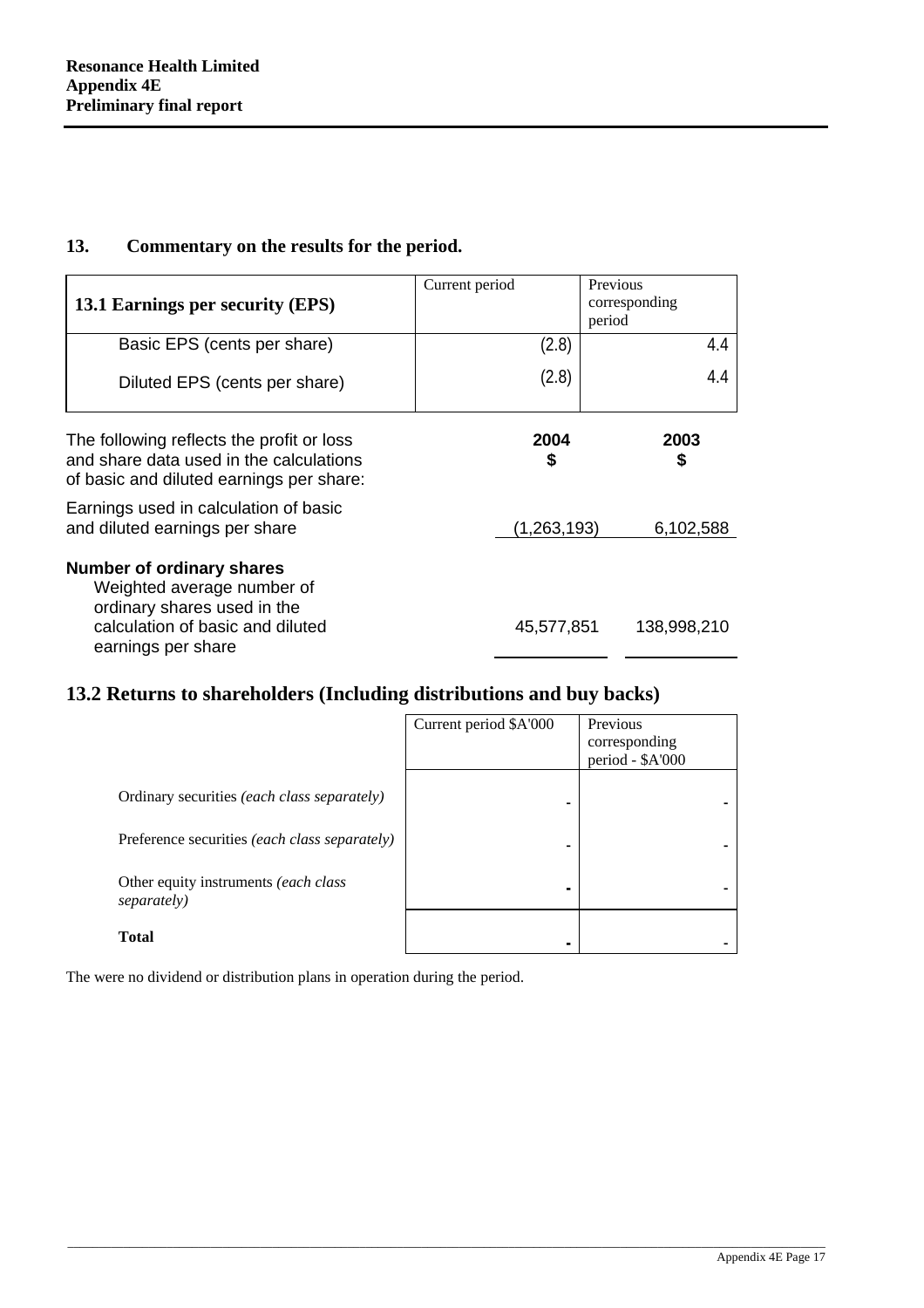#### **13.3 Significant features of operating performance**

Refer to 2.6 and 11.0

#### **13.4 Report on trends in performance**

Refer to 2.6

**13.5 Report any factors which have affected the results during the reporting period or which are likely to affect results in the future, including those where the effect could not be quantified.** N/A

#### **14 Adoption of Australian Equivalents to International Financial Reporting Standards**

Australia is currently preparing for the introduction of International Financial Reporting Standards (IFRS) effective for reporting periods commencing on or after 1 January 2005. This requires the production of accounting data for future comparative purposes at the beginning of the next financial year. Entities complying with Australian equivalents to IFRS for the first time will be required to restate their comparative financial statements to amounts reflecting the application of IFRS to that comparative period.

The company's management and Board are assessing the significance of these changes and preparing for their implementation. An IFRS committee has been established to oversee and manage the company's transition to IFRS. We will seek to keep stakeholders informed as to the impact of these new standards as they are finalised.

The company's management and Board are of the opinion that the key potential implications in the company's accounting policies which will arise from the adoption of IFRS are:

#### *Taxation*

Under IFRS, tax assets and liabilities are recognised using the balance sheet approach rather than an income statement approach. In addition, tax assets are recognised when recovery is probable rather than assured beyond reasonable doubt and/or virtually certain. This will result in a change to the current accounting policy, under which deferred tax balances are determined using an income statement method, items are only tax-effected if they are included in the determination of pre-tax accounting profit or loss and/or taxable income or loss and current and deferred taxes cannot be recognised directly in equity.

#### *Impairment of assets*

The company currently determines the recoverable amount of an asset on the basis of undiscounted net cash flows that will be received from the asset's use and subsequent disposal. In terms of AASB 136 "Impairment of Assets", the recoverable amount of an asset will be determined as the higher of fair value less costs to sell and value in use. It is likely that this change in accounting policy will lead to impairments being recognised more often than under the existing policy.

#### *Equity-based compensation benefits*

Under AASB 2 "Share Based Payment", equity-based compensation to employees will be recognised as an expense in respect of the services received. This will result in a change to the current accounting policy, under which no expense is recognised for equity-based compensation.